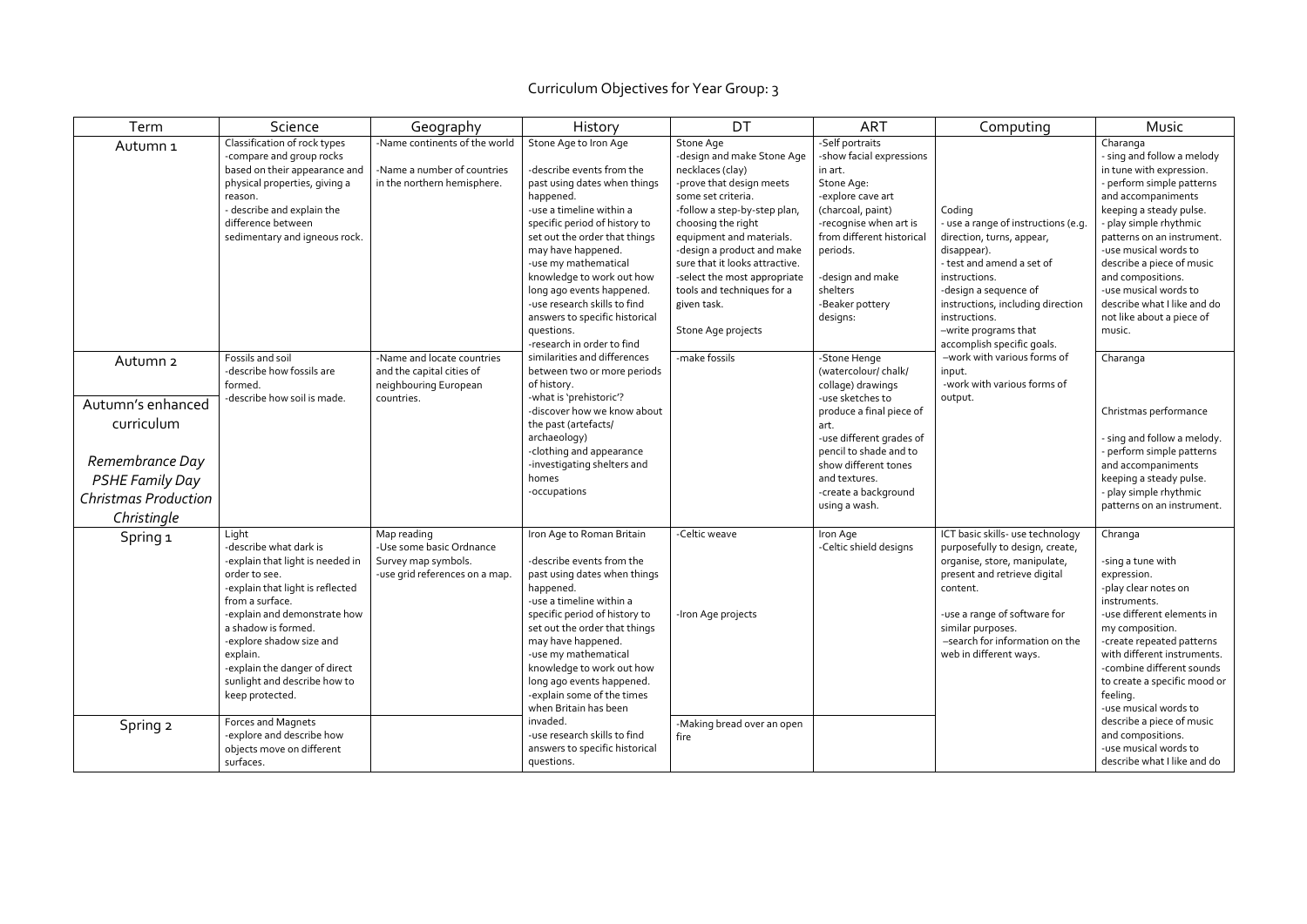| Spring's enhanced          | -explain how some forces                                     |                                          | -research in order to find                                  |                |                                                        |                                                                       | not like about a piece of                          |
|----------------------------|--------------------------------------------------------------|------------------------------------------|-------------------------------------------------------------|----------------|--------------------------------------------------------|-----------------------------------------------------------------------|----------------------------------------------------|
| curriculum                 | require contact and some do<br>not, giving examples.         |                                          | similarities and differences<br>between two or more periods |                |                                                        |                                                                       | music.                                             |
|                            | -explore and explain how                                     |                                          | of history.                                                 |                |                                                        |                                                                       |                                                    |
| <b>Stem Family Day</b>     | objects attract and repel in                                 |                                          |                                                             |                |                                                        |                                                                       |                                                    |
| Wandlebury Iron Age        | relation to objects and other                                |                                          | -Celtic warriors                                            |                |                                                        |                                                                       |                                                    |
|                            | magnets.<br>-predict whether objects will                    |                                          | -hillforts<br>-Iron age technology and its                  |                |                                                        |                                                                       |                                                    |
| <b>Hillfort Visit</b>      | be magnetic and carry out an                                 |                                          | impact                                                      |                |                                                        |                                                                       |                                                    |
| Family Café                | enquiry to test this out.                                    |                                          | -Druids                                                     |                |                                                        |                                                                       |                                                    |
| World Book Day             | -describe how magnets work.                                  |                                          | -Farming and trade                                          |                |                                                        |                                                                       |                                                    |
| <b>Festival of Crosses</b> | -predict whether magnets will<br>attract or repel and give a |                                          | -Stone Henge<br>-Roundhouses                                |                |                                                        |                                                                       |                                                    |
| Safer Internet day         | reason.                                                      |                                          |                                                             |                |                                                        |                                                                       |                                                    |
| Summer <sub>1</sub>        |                                                              | Location and place knowledge             | Roman Britain                                               |                | Romans                                                 | Coding                                                                | Charanga                                           |
|                            | Plants                                                       | -Italy/Rome                              |                                                             |                | -Mosaics / pointillism                                 | - find errors and amend. (debug)                                      |                                                    |
|                            | -describe the function of                                    | -Locate Roman Empire on a<br>world map   | -describe events from the<br>past using dates when things   |                | -identify the techniques<br>used by different artists. | - write a simple program and<br>test it.                              | - sing or clap increasing and<br>decreasing tempo. |
|                            | different parts of flowing                                   | -use an atlas by using the index         | happened.                                                   |                | -recognise when art is                                 | - predict what the outcome of a                                       | - recognise the work of at                         |
|                            | plants and trees.<br>-explore and describe the               | to find places.                          | -use a timeline within a                                    |                | from different cultures.                               | simple program will be (logical                                       | least one famous                                   |
|                            | needs of different plants for                                |                                          | specific period of history to                               |                | -recognise when art is                                 | reasoning).                                                           | composer.                                          |
|                            | survival.                                                    |                                          | set out the order that things<br>may have happened.         |                | from different historical                              | -understand that algorithms are<br>used on digital devices.           |                                                    |
|                            | -explore and describe how                                    |                                          | -use my mathematical                                        | Roman Projects | periods.                                               |                                                                       |                                                    |
|                            | water is transported within<br>plants.                       |                                          | knowledge to work out how                                   |                | Roman shields                                          |                                                                       |                                                    |
|                            | -describe the plant life cycle,                              |                                          | long ago events happened.                                   |                | -Chariot designs                                       |                                                                       |                                                    |
|                            | especially the importance of                                 |                                          | -explain some of the times<br>when Britain has been         |                | -Use a variety of media                                |                                                                       |                                                    |
|                            | flowers.                                                     |                                          | invaded.                                                    |                | to show the plant life                                 |                                                                       |                                                    |
|                            |                                                              |                                          | -use research skills to find                                |                | cycle                                                  |                                                                       |                                                    |
| Summer <sub>2</sub>        |                                                              | Volcanoes                                | answers to specific historical                              |                | -Chariot designs                                       | E-Safety                                                              |                                                    |
|                            |                                                              | -describe how volcanoes are              | questions.<br>-research in order to find                    |                |                                                        | - know what to do if I find                                           |                                                    |
| Summer's enhanced          |                                                              | created.<br>-locate and name some of the | similarities and differences                                |                | -Volcanoes (chalk<br>drawings)                         | something inappropriate online<br>or something I am unsure of         |                                                    |
|                            | Animals including Humans                                     | world's most famous                      | between two or more periods                                 |                |                                                        | (including identifying people                                         |                                                    |
| curriculum                 | -explain the importance of a                                 | volcanoes.                               | of history.                                                 |                |                                                        | who can help; minimising                                              |                                                    |
|                            | nutritious, balanced diet.                                   | -describe how earthquakes are            |                                                             |                |                                                        | screen; online reporting using                                        |                                                    |
| <b>Scarecrow Family</b>    | -explain how nutrients, water<br>and oxygen are transported  | created.                                 | -Comparisons to Celtic Britain<br>-What makes a successful  |                |                                                        | school system etc).<br>- use the internet for learning                |                                                    |
| Day                        | within animals and humans.                                   |                                          | empire                                                      |                |                                                        | and communicating with others,                                        |                                                    |
| <b>Sports Day</b>          | -describe and explain the                                    |                                          | -Roman buildings - Villas/                                  |                |                                                        | making choices when navigating                                        |                                                    |
| <b>Family Cafe</b>         | skeletal system of a human.                                  |                                          | Colosseum                                                   |                |                                                        | through sites.                                                        |                                                    |
|                            | -describe and explain the<br>muscular system of a human.     |                                          | -Gods and Goddesses<br>-Roman numeral system                |                |                                                        | -use technology respectfully and<br>responsibly.                      |                                                    |
|                            | -describe the purpose of the                                 |                                          | -Roman Army                                                 |                |                                                        | -understand the need to keep                                          |                                                    |
|                            | skeleton in humans and                                       |                                          | Boudicca's rebellion                                        |                |                                                        | personal information and                                              |                                                    |
|                            | animals.                                                     |                                          |                                                             |                |                                                        | passwords private.                                                    |                                                    |
|                            | -describe the plant life cycle,                              |                                          |                                                             |                |                                                        | -understand that if personal                                          |                                                    |
|                            | especially the importance of<br>flowers.                     |                                          |                                                             |                |                                                        | information is available online it<br>may be seen and used by others. |                                                    |
|                            |                                                              |                                          |                                                             |                |                                                        | -know how to respond if asked                                         |                                                    |
|                            |                                                              |                                          |                                                             |                |                                                        | for personal information or feel                                      |                                                    |
|                            |                                                              |                                          |                                                             |                |                                                        | unsafe about content of a                                             |                                                    |
|                            |                                                              |                                          |                                                             |                |                                                        | message.                                                              |                                                    |